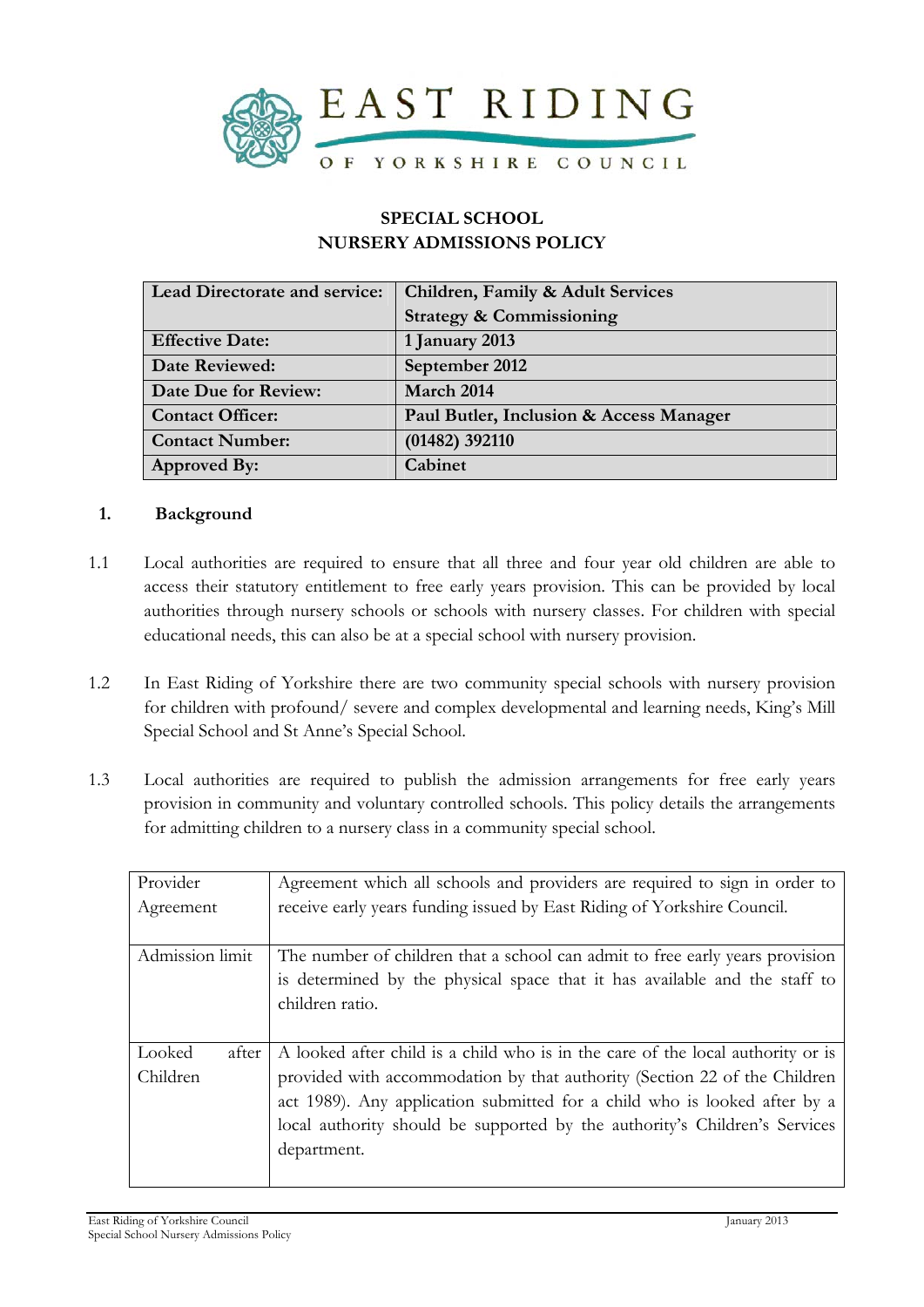# **2. Definitions for the Purposes of this Policy**

| Admission<br>to   |                                                                               | Admission to a special school nursery is covered by the Education (Special  |  |
|-------------------|-------------------------------------------------------------------------------|-----------------------------------------------------------------------------|--|
| Special<br>School | Educational Needs) (Consolidation) (Amendment) Regulations 2006 which         |                                                                             |  |
| Nursery           | state that -                                                                  |                                                                             |  |
|                   | "no child shall be admitted to a maintained special school unless-            |                                                                             |  |
|                   | (a) a statement is maintained for him:                                        |                                                                             |  |
|                   |                                                                               | (b) he is admitted for the purposes of an assessment and his admission      |  |
|                   | to the school is with the agreement of the authority, the head                |                                                                             |  |
|                   |                                                                               | teacher of the school, the child's parents and any person whose             |  |
|                   | advice is sought"                                                             |                                                                             |  |
| Free Early Years  | All children are entitled to 15 hours free early years provision from the     |                                                                             |  |
| Provision         | term after their third birthday until they reach statutory school age, and is |                                                                             |  |
|                   | available for 38 weeks per year. Children become entitled according to the    |                                                                             |  |
|                   | following dates.                                                              |                                                                             |  |
|                   | Child's third birthday                                                        | Eligible for free early education from                                      |  |
|                   | (inclusive dates)                                                             |                                                                             |  |
|                   | 1 September – 31 December                                                     | Spring term                                                                 |  |
|                   |                                                                               |                                                                             |  |
|                   | 1 January - 31 March                                                          | Summer term                                                                 |  |
|                   | 1 April - 31 August                                                           | Autumn term                                                                 |  |
|                   |                                                                               |                                                                             |  |
| Statutory School  | Child's fifth birthday                                                        | Child reaches statutory school age                                          |  |
| Age               | (inclusive dates)                                                             |                                                                             |  |
|                   | 1 September – 31 December                                                     | 1 January                                                                   |  |
|                   |                                                                               |                                                                             |  |
|                   | 1 January - 31 March                                                          | 1 April                                                                     |  |
|                   | 1 April - 31 August                                                           | 1 September                                                                 |  |
| King's<br>Mill    |                                                                               | King's Mill Special School is registered for pupils from two years of age.  |  |
| Special School -  |                                                                               | Although children are not entitled to free early education until they reach |  |
| Age Range         | the term after their third birthday, children can be admitted to King's Mill  |                                                                             |  |
|                   | Special School Nursery from the term after their second birthday This         |                                                                             |  |
|                   | provision is free and no charge is made.                                      |                                                                             |  |
| St Annes Special  | St Anne's Special School is registered for pupils from three years of age.    |                                                                             |  |
| School - Age      | Children can be admitted to St Anne's Special School Nursery from the         |                                                                             |  |
| Range             | term after their third birthday This provision is free and no charge is made. |                                                                             |  |
| Early Years Code  | Code of Practice for Local Authorities on the delivery of free early years    |                                                                             |  |
| of Practice       | provision for three and four year olds issued by Department for Education.    |                                                                             |  |
| Special           | Code of Practice covering special educational needs published by the          |                                                                             |  |
| Educational       | Department for Education.                                                     |                                                                             |  |
| Needs Code of     |                                                                               |                                                                             |  |
| Practice          |                                                                               |                                                                             |  |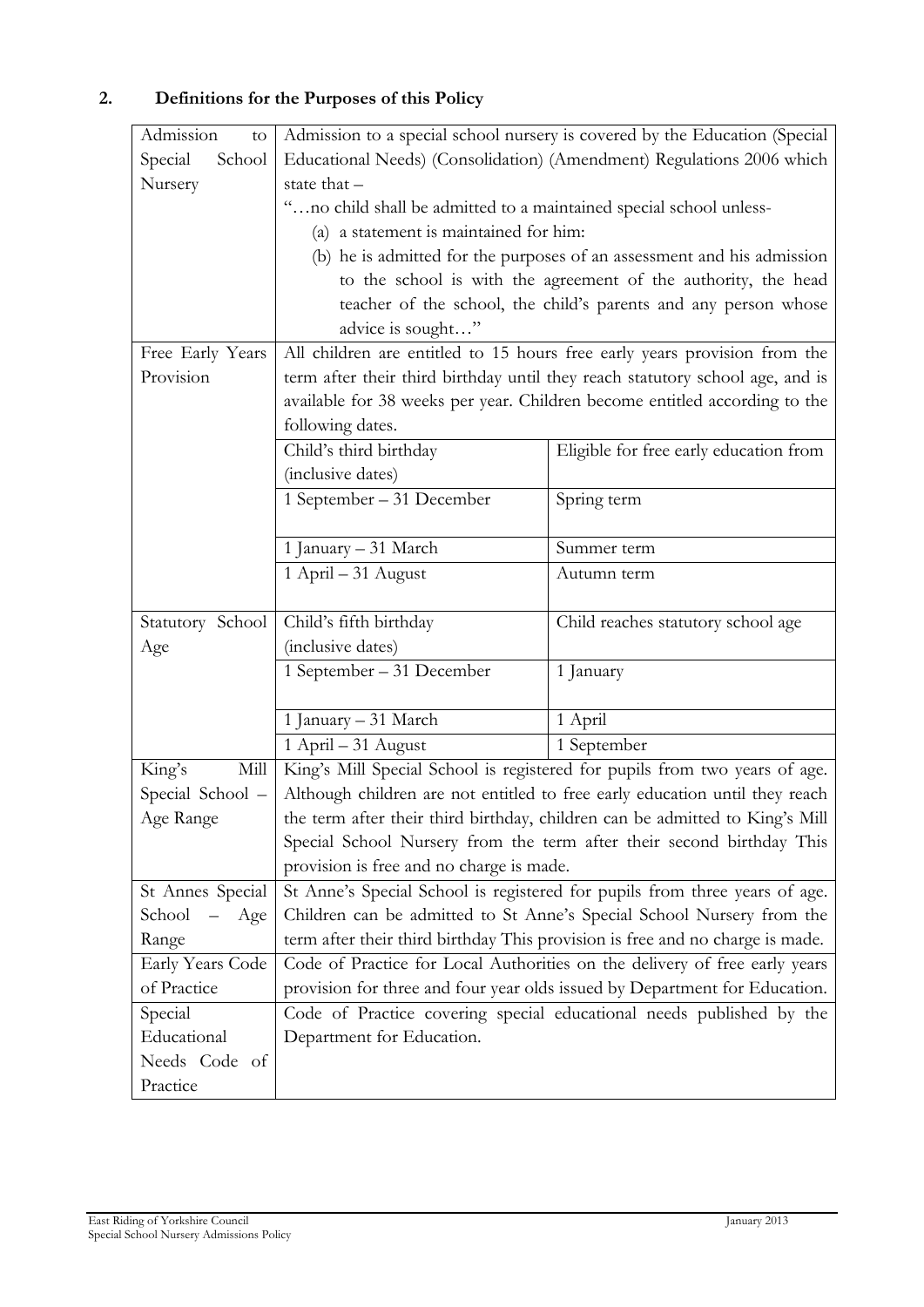## **3. Policy Statement**

3.1 East Riding of Yorkshire Council wishes to ensure that all children with special educational needs are able to access their entitlement to free early years learning and childcare in an appropriate setting. For some children, with profound/ severe and complex developmental and learning needs, a placement at special school nursery may be the most appropriate. All applications for a place at a special school nursery must be considered in the light of the Early Years and Special Educational Needs Code of Practices, the Council's Special School Nursery Admissions Policy, Provider Agreement, and any other guidance issued by the council.

#### 4. **Admission Limit**

4.1 The number of children that a special school can admit to nursery provision will be dependent on the physical space that it has available and the staff to children ratio. Each school will determine the maximum number of children that it can admit to any of its sessions and may admit up to this number. Changes to the admission limit can only be implemented with agreement from the local authority.

#### **5. Allocations of Places**

- 5.1 Applications for places at a special school nursery will be administered by the special school and will only be considered for children with statements of special educational needs naming the school, or where a period of assessment is likely to result in a statement of special educational needs.
- 5.2 In accordance with the Education Regulations 2006, the advice from an Educational Psychologist will be required and the allocation of an assessment placement will need the approval of the Principal Educational Psychologist. This is to advise whether the child has severity and complexity of developmental and learning needs which may mean that, following the assessment period, a statement of Special Educational Needs would be made, and it is probable that it will be appropriate to name a placement in a special school.

## **6. Criteria to be Used in the Event of Over-subscription**

6.1 If there are more applications than there are places, then places will be offered in accordance with the following criteria until the nursery is full.

#### Criterion 1

 Children who have a statement of special educational needs and are looked after children in the care of the local authority.

#### Criterion 2

Children who have a statement of special educational needs.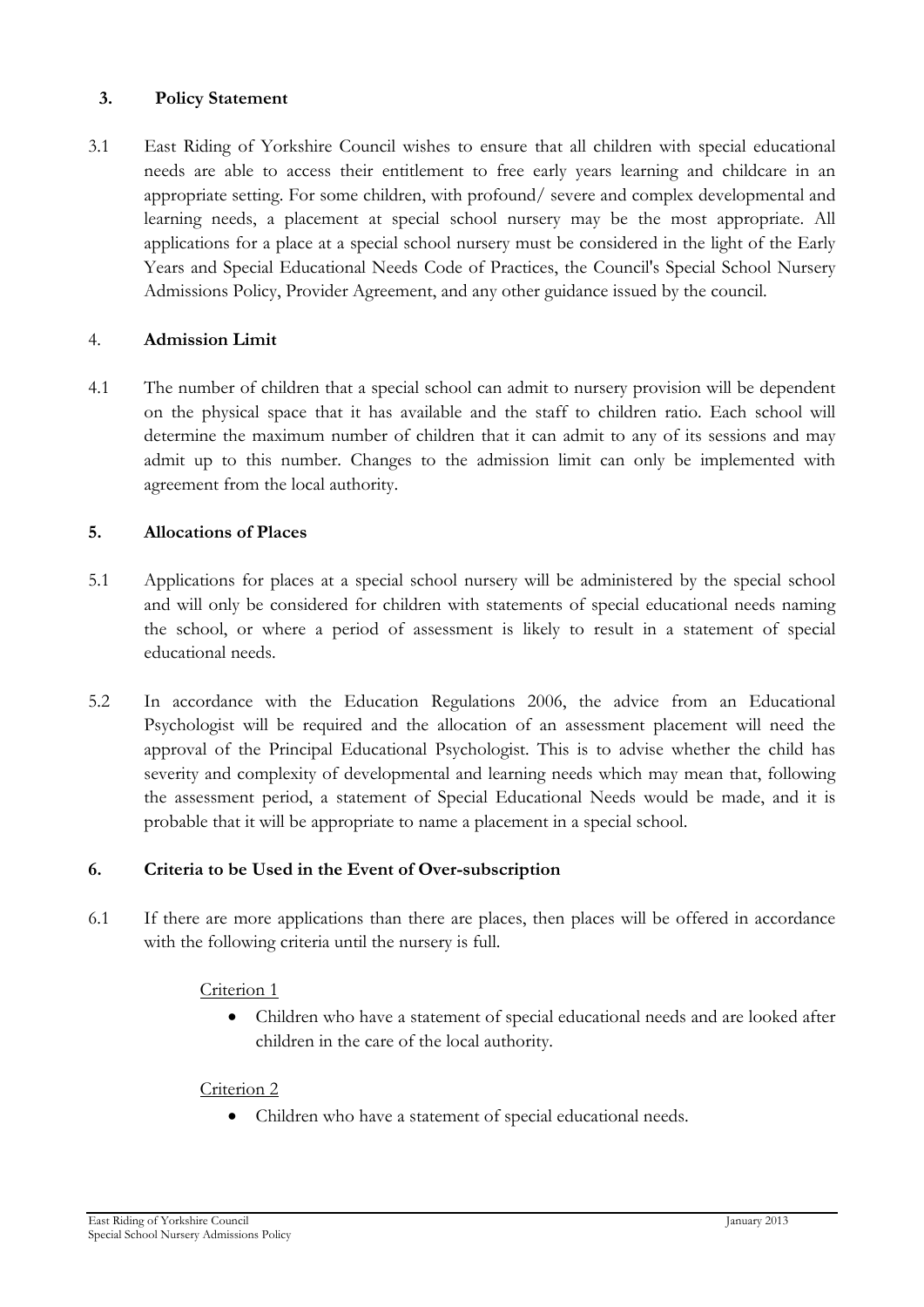## Criterion 3

 Children who do not have a statement of special educational needs, but have identified severe and complex special educational needs and where there is agreement to undertake a statutory assessment of special educational needs.

# Criterion 4

 Children who do not have a statement of special educational needs, but have identified severe and complex special educational needs and a period of assessment is likely to result in a statutory assessment being requested and agreed.

# Criterion 5

 If there are still more applications than places available, priority will be given to children in Criterion 4 who live nearest to the school..

# **7. Refusal of Admission and Appeals**

- 7.1 If a child with a statement is refused admission, the parent may submit an appeal to the Special Educational Needs & Disability Tribunal.
- 7.2 If a child without a statement is refused admission, there is no right of appeal.

# **8. Waiting Lists**

8.1 When the nursery is full, a waiting list will be established in the over-subscription priority order. Children will be entered on the waiting list in the above priority order. When places become available, children will be allocated from the waiting list. New applications will be added to the waiting list in accordance with the priority order.

## **9. Take up of Entitlement**

- 9.1 Parents are entitled to access up to 15 hours of free early learning and childcare for their child. They can access as few, or as many, hours as they wish, up to a maximum of 15. They do not have to access all 15 hours if they do not wish to do so.
- 9.2 Some children have to travel long distances to access a nursery class in a special school due to the limited number, and geographical location, of the schools. Many children are also dependent on local authority provided transport to access the nursery. Provision at a special school nursery will therefore be offered for one, two or three full days. Children attending for three days will be receiving more than their statutory entitlement but there will be no charge for this provision.
- 9.3 Where a child receives their full entitlement at a special school, they will not be eligible to receive any further free provision from another provider.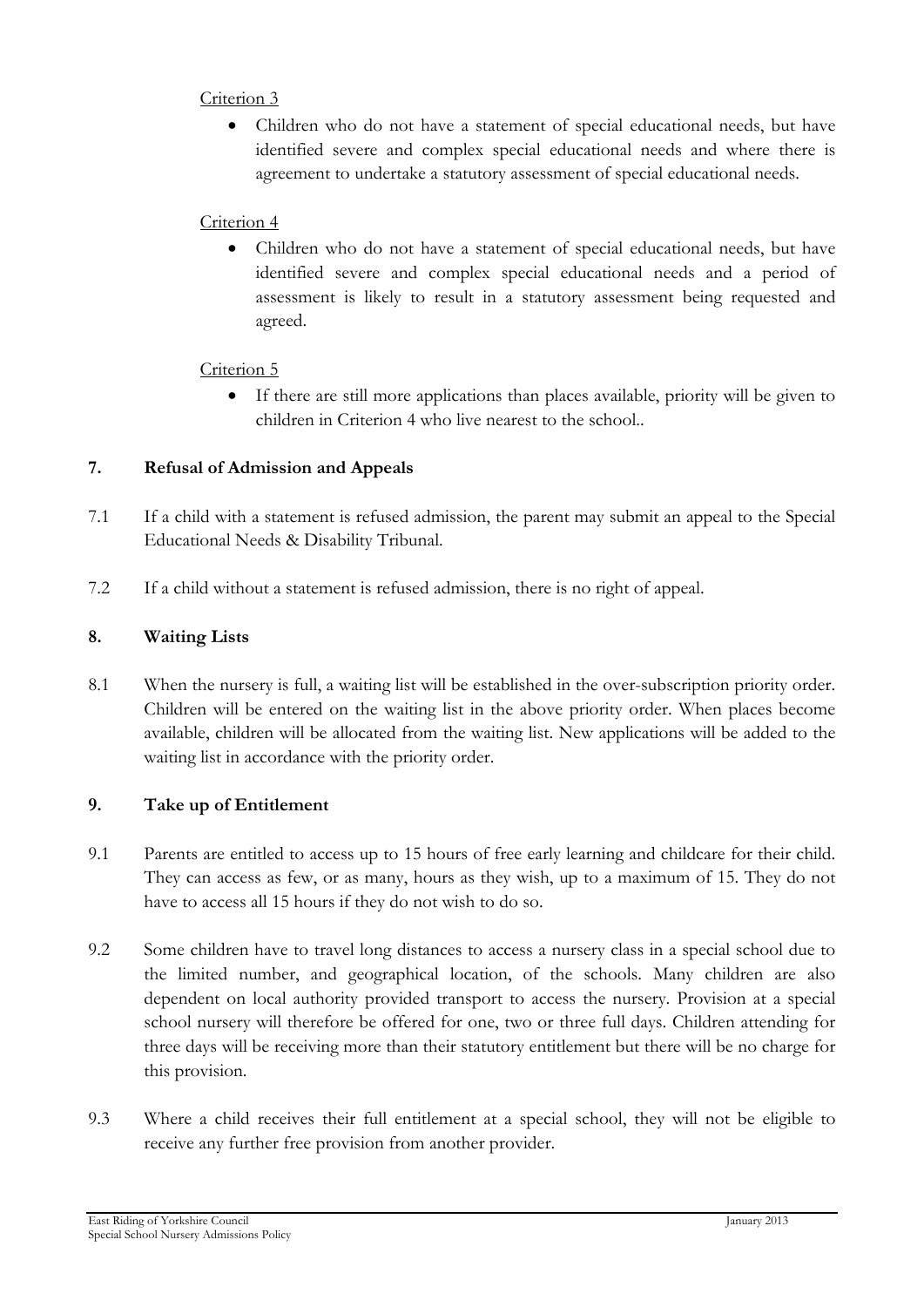- 9.4 When considering applications, schools cannot refuse to offer a place on the basis that a parent does not wish to access their full entitlement. Once a place has been offered, a school cannot withdraw a place if a parent does not wish to access their full entitlement.
- 9.5 Schools will require parents to enter into an agreement which will specify when, and how, their child will access their early education.

## **10. Early Admission to a Nursery Class**

10.1 In exceptional circumstances, a child may be admitted to a nursery early. Early admission must have approval from the local authority with support from the Principal Educational Psychologist.

## **11. Additional Provision**

11.1 Where there is capacity, some schools may be able to offer additional hours in excess of three days. Where this is possible, these hours must be paid for by parents. It will be for each school to determine whether it is able to offer this provision, and the cost.

# **12. Attendance at More Than One Setting**

- 12.1 Parents may choose to access their entitlement to their 15 hours of early learning and childcare at up to two settings. More than two settings will only be approved in very exceptional circumstances.
- 12.2 Where parents wish to access their entitlement at another setting as well as a special school nursery, this can be at a private, voluntary or independent setting, or at another maintained nursery. The 15 hours entitlement cannot be split between a special school nursery and a reception class.
- 12.3 When considering applications, schools cannot refuse to offer a place on the basis that a parent wishes to access their entitlement at more than one provider. Once a place has been offered, a school cannot withdraw a place if a parent does not wish to access their full entitlement at the school, but wishes to share it with another provider.
- 12.4 Where a child receives their 15 hours entitlement at more than one setting, each provider will receive funding on a pro-rata basis, with a school receiving the funding first. Any remaining entitlement will then be paid to the other provider.

# **13. Duration of Stay in Nursery**

- 13.1 Children with statements of special educational needs may stay in the nursery until they;
	- transfer to special school, or;
	- transfer to an alternative education provider or: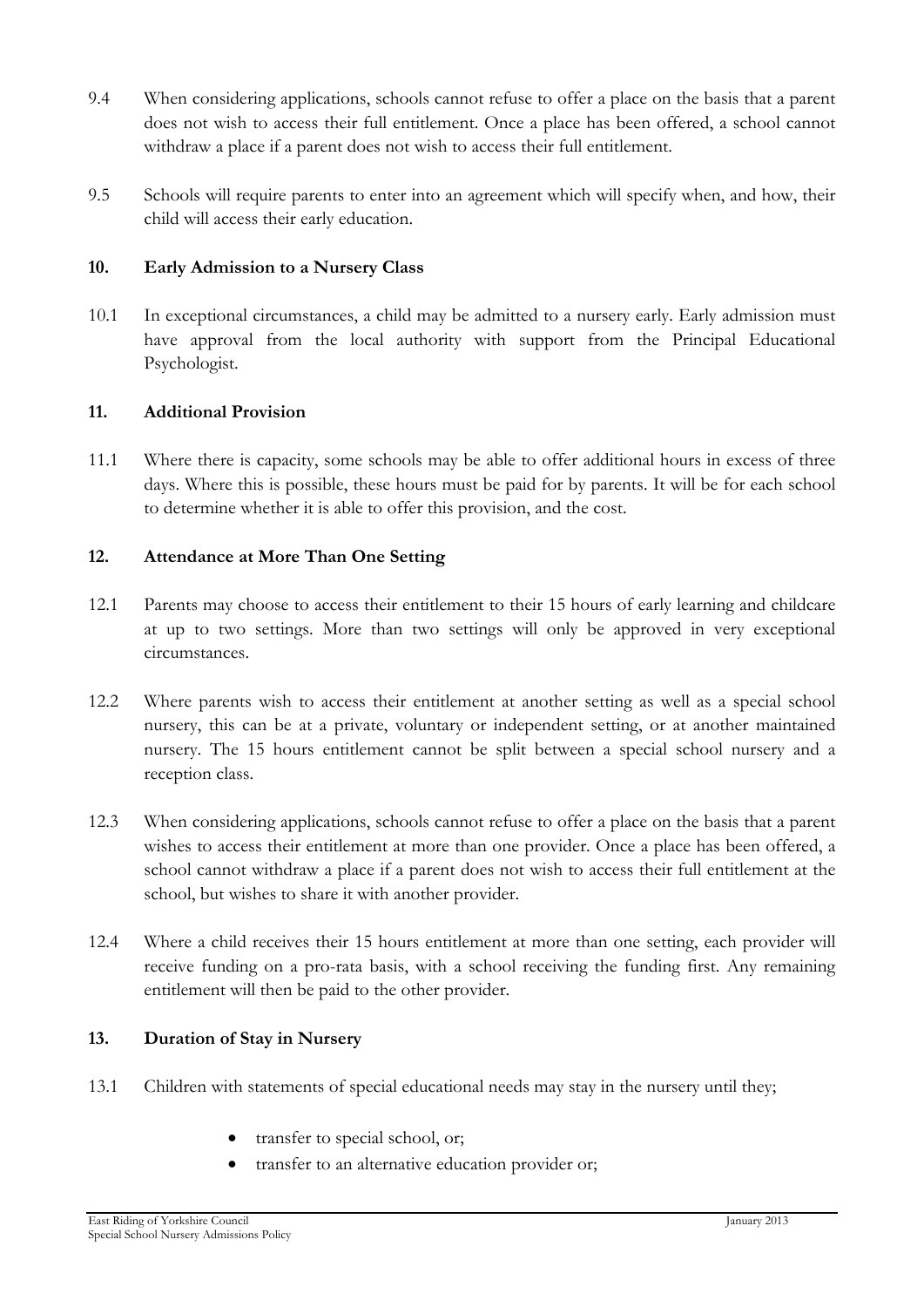- are assessed as not requiring statement of special educational needs, or;
- their statement is changed to name an alternative establishment, or;
- leave for any other reason.
- 13.2 Transfer from the special school nursery to the special school will take place in the September of the academic year in which the child reaches five years of age at which point the child will be entitled to attend full time. Parents may delay the move to full time attendance until the child reaches statutory school age.
- 13.3 The majority of children will be admitted to a special school nursery with a statement of special educational needs or the local authority has agreed to undertake a statutory assessment of special educational needs. Children without statements of special educational needs can only be admitted to a special school nursery in exceptional circumstances and for a defined period of assessment. Children admitted to the nursery without a statement of special educational needs will therefore be expected to undergo a statutory assessment. The special school will request a statutory assessment following a multi-agency review meeting within the first half term of placement. In exceptional circumstances (for example due to illness or difficulties with establishing regular attendance), it may be agreed at the first half term review that a further review meeting is required after another 6 weeks. After the second meeting a statutory assessment is requested by the special school. If the assessment is not commenced within a term, the place will be withdrawn.
- 13.4 If a parent unreasonably delays the statutory assessment, the place will be withdrawn.
- 13.5 If the outcome of the statutory assessment is that a statement of special educational needs is not issued, the place will be withdrawn.
- 13.6 If the outcome of the statutory assessment is that a statement of special educational needs is issued, but a place at a special school nursery is not appropriate, the place will be withdrawn. The child will still be eligible to receive their entitlement to early education and support from other appropriate agencies.

## **14. Admission to Special School**

- 14.1 Attendance at a special school nursery does not guarantee admission to the special school for statutory education.
- 15. Withdrawal of Offers of Nursery Places
- 15.1 An offer of a place may be withdrawn if the child does not take up the place or fails to attend without good reason.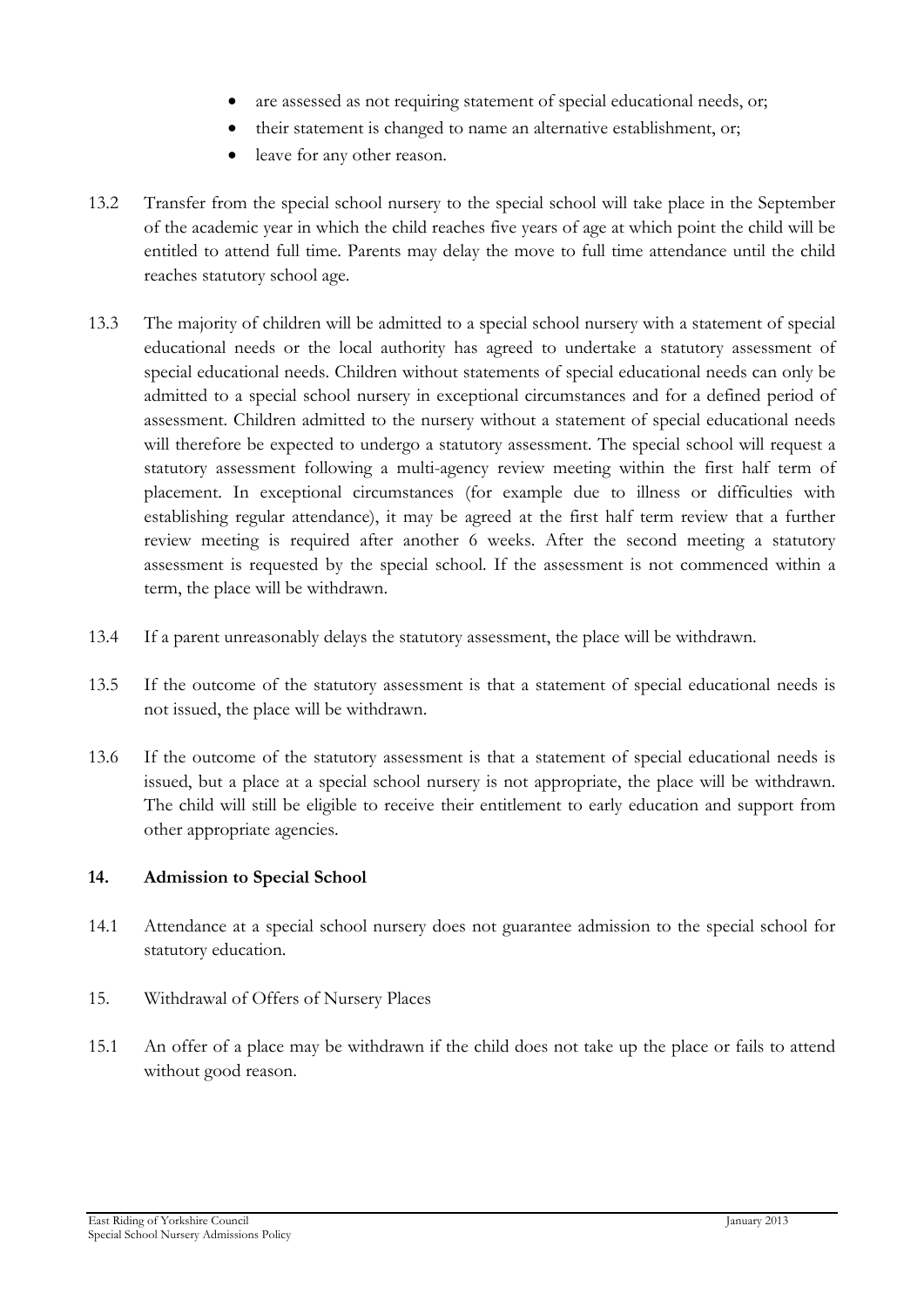## **16. Corporate Requirements**

Reducing Inequalities – better life chances and choices for all - All children with statements of special educational needs are able to access their entitlement to free early years provision and receive good quality education which prepares them for progression into full time statutory education.

# **17 Policy Development Including Consultation**

 This policy takes into account statutory changes introduced through the Codes of Practice and legislation.

## **17. Policy developed by**

| Paul Butler | Inclusion & Access Manager |
|-------------|----------------------------|
|             |                            |

Consultees

| Sarah Young                             | Headteacher, King's Mill School                         |
|-----------------------------------------|---------------------------------------------------------|
| Lesley Davies                           | Headteacher, St Anne's Community Special School         |
| Gayle Clayden                           | Specialist Senior Educational Psychologist- Early Years |
| Annette Benstead                        | Education Officer - Special Needs                       |
| <b>Bridget Bennett</b>                  | Early Years & Extended Services Manager                 |
| <b>Steve Attwood</b>                    | Pupil Services Manager                                  |
| Mike Furbank                            | Head of Achievement & Inclusion                         |
| John Wilson                             | Assistant Director (Children's Services)                |
| All schools in East Riding of Yorkshire |                                                         |

## **19 Links with other Policies**

19.1 Code of Practice for Local Authorities on Delivery of Free Early Years Provision for 3 & 4 Year Olds –September 2010 (DCSF) Free Early Years Provision Provider Agreement

#### **20 Outcomes and impacts**

20.1 Parents of children with statements of special educational needs will be able to access their statutory entitlement to free early years education for their children through a special school nursery where appropriate.

## **21 Policy Implementation**

21.1 The policy will be implemented by special schools with nursery provision.